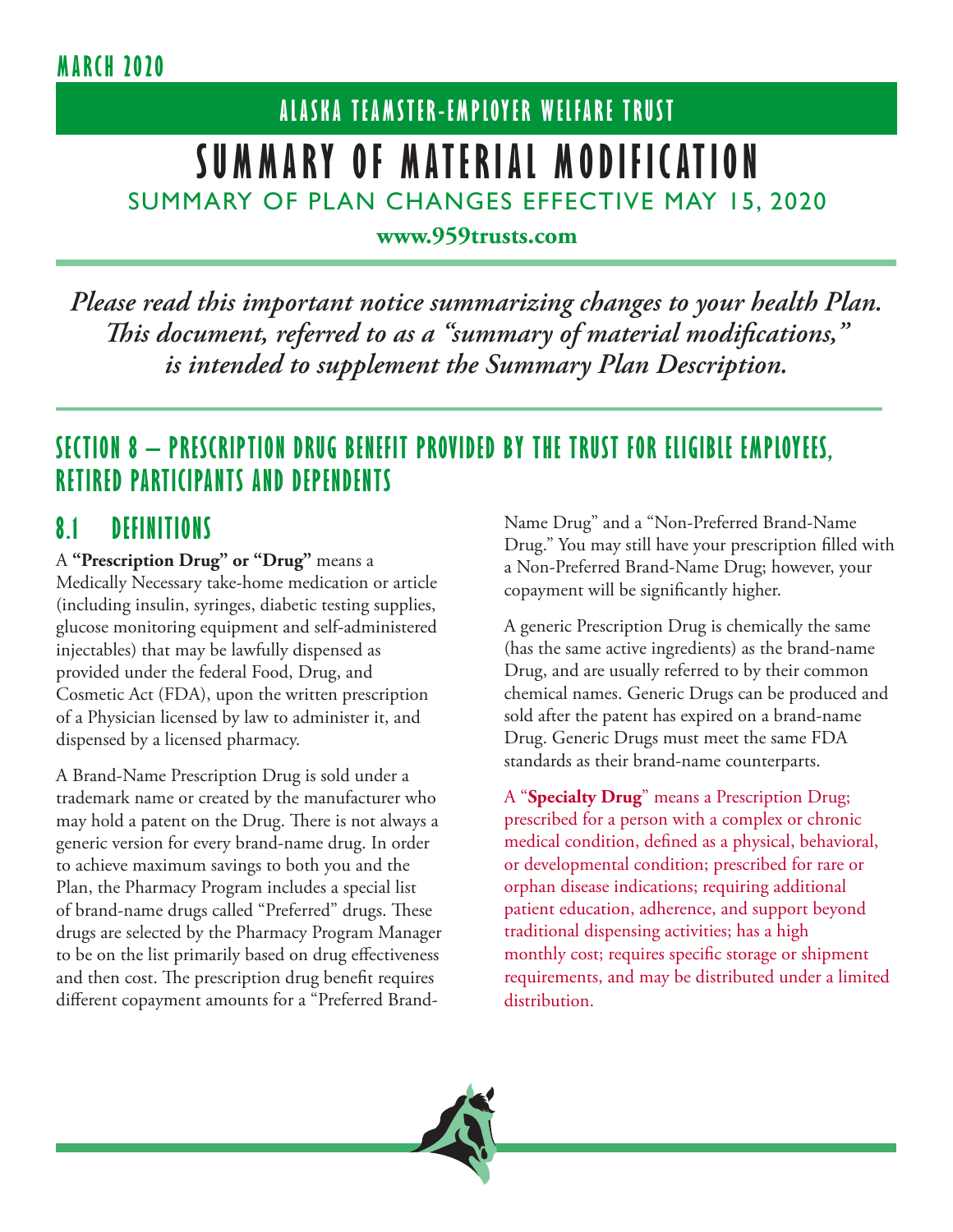# **8.4 MAIL ORDER PHARMACY PROGRAM**

If you need to take maintenance medications on an ongoing basis, you may obtain up to a 90-day supply through the Preferred Participating Mail Order Pharmacy program for direct delivery to your home. Maintenance medications are Drugs prescribed for

more than 34 days or taken on a regular or longterm basis. Pre-addressed prescription order forms and envelopes are available from the Trust Customer Service Office, the Administrative Office or the pharmacy benefit manager's website; please refer to the Quick Reference Table in the front of this booklet.

## **HOW TO USE THE MAIL ORDER PHARMACY PROGRAM**

Ask your doctor to prescribe maintenance medications for up to a 90-day supply, plus refills. Complete the prescription order form and mail it with your prescription to the mail order program using the special preaddressed envelope. For the protection of each Participant, a "patient health profile" questionnaire must be completed and mailed with the first order. The Mail Order Pharmacy Program will use this health history when reviewing your prescriptions for safety and appropriateness. The Mail Order Pharmacy Program will process your order and send your medications to your home via the U.S. postal service. A new order form and envelope will be returned to you with each prescription delivery.

If you need a prescription immediately, *ask your Physician for 2 prescriptions.* The first prescription should be for up to a 34-day supply and should be taken to a retail participating pharmacy to be filled. The second prescription should be sent to the Mail Order Pharmacy Program in the envelope provided for that purpose.

When your prescription is filled you will receive a notice showing the number of times it may be refilled. It will also show your prescription number. In addition, there will be a pre-addressed reply envelope enclosed. Simply fill out the information on the reverse side of the reply envelope, enclose the refill notice, seal, stamp and mail. Your prescription will be refilled and mailed back *to you.*

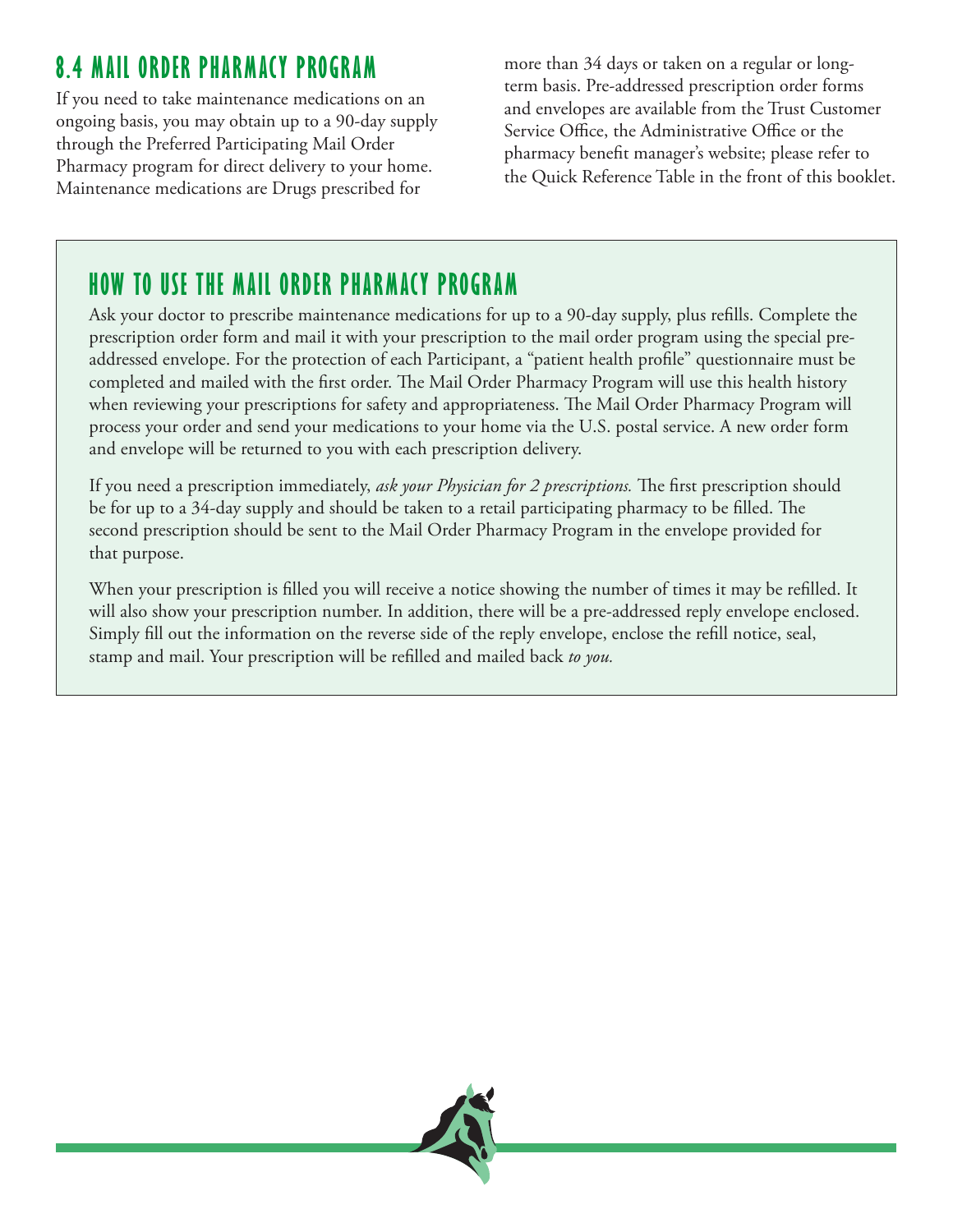## **PRESCRIPTION DRUG COPAYMENTS**

|                                                                                                         | <b>Participating Retail</b><br>Pharmacy*<br>$(34$ -Day Supply)    | <b>Preferred Participating</b><br><b>Mail Order Pharmacy</b>                                                | Non-Participating<br>Pharmacy** |
|---------------------------------------------------------------------------------------------------------|-------------------------------------------------------------------|-------------------------------------------------------------------------------------------------------------|---------------------------------|
| <b>Generic Drugs</b>                                                                                    | Participant copayment is<br>20% of the total cost of<br>the Drug. | Participant copayment is<br>the lesser of 20% of the<br>cost of the drug or \$20<br>for each prescription.  | No Reimbursement                |
| <b>Preferred Brand-</b><br>name Drugs*<br>Reimbursement<br>Limitations apply,<br>see below <sup>*</sup> | Participant copayment is<br>35% of the total cost of<br>the Drug. | Participant copayment is<br>the lesser of 35% of the<br>cost of the drug or \$50<br>for each prescription.  | No Reimbursement                |
| Non-Preferred<br>Brand-name Drugs*<br>Reimbursement<br>Limitations apply,<br>see below*                 | Participant copayment is<br>50% of the total cost of<br>the Drug. | Participant copayment is<br>the lesser of 50% of the<br>cost of the drug or \$100<br>for each prescription. | No Reimbursement                |
| Specialty Drugs(*)<br>Must be filled by<br>participating Specialty<br>Drug mail order<br>facility       | Not applicable.                                                   | Participant copayment is<br>\$100 for each Specialty<br>prescription. 30 day<br>supply.                     | No Reimbursement                |

If filled through a participating retail pharmacy, the Plan also covers medications and supplements that are designated as "preventive care" under Health Care Reform and which the Plan is required by law to provide. For a list of the covered medications and supplements, see **www.hhs.gov/healthcare/prevention**. These items are covered at 100% in-network, but you must have a prescription from your doctor (even for the over-the-counter items). Also, not all items are covered for everybody – for example, there are age restrictions, and some items are limited to generic only. Contact the Pharmaceutical Provider for more information.